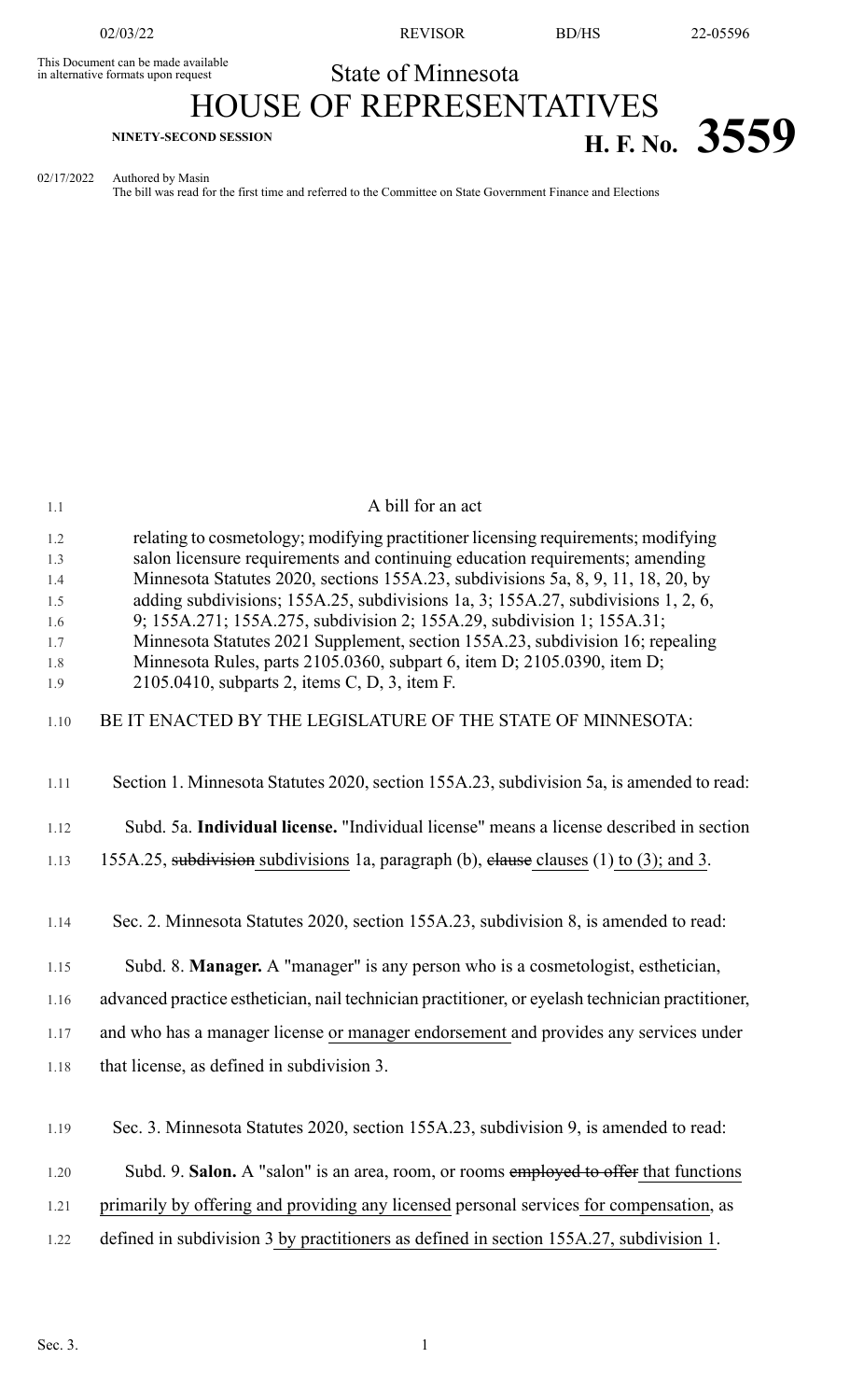- 02/03/22 REVISOR BD/HS 22-05596
- 2.1 "Salon" Salon does not include the home of a customer, but the board may adopt health and 2.2 infection control rules governing practice in the homes of customers. 2.3 Sec. 4. Minnesota Statutes 2020, section 155A.23, is amended by adding a subdivision to 2.4 read: 2.5 Subd. 9a. **Salon franchisor.** A "salon franchisor" is a company that grants rights to a 2.6 third party to conduct business as a salon under the franchisor's marks. A salon franchisor 2.7 owns the overall rights and trademarks of the company and allows its franchisees to use 2.8 these rights and trademarks to do business. 2.9 Sec. 5. Minnesota Statutes 2020, section 155A.23, subdivision 11, is amended to read: 2.10 Subd. 11. **Instructor.** An "instructor" is any person employed by a school to prepare 2.11 and present the theoretical and practical education of cosmetology to persons who seek to 2.12 practice cosmetology. An instructor must maintain an active operator or manager's license 2.13 endorsement in the area in which the instructor holds an instructor's license endorsement. 2.14 Sec. 6. Minnesota Statutes 2021 Supplement, section 155A.23, subdivision 16, is amended 2.15 to read: 2.16 Subd. 16. **School manager.** A "school manager" is a salon manager who has a school 2.17 manager license or endorsement. A school manager must maintain an active salon manager's 2.18 license or endorsement. 2.19 Sec. 7. Minnesota Statutes 2020, section 155A.23, subdivision 18, is amended to read: 2.20 Subd. 18. **Practitioner.** A "practitioner" is any person who is licensed or has an 2.21 endorsement on the person's license in the practice of cosmetology, esthiology, advance 2.22 practice esthiology, nail technology services, or eyelash technology services. 2.23 Sec. 8. Minnesota Statutes 2020, section 155A.23, subdivision 20, is amended to read: 2.24 Subd. 20. **Makeup services.** "Makeup services" is the application of a cosmetic to 2.25 enhance the face orskin, including powder, foundation, rouge, eyeshadow, eyeliner, mascara, 2.26 and lipstick. Makeup services includes the application of makeup applied using an airbrush. 2.27 Makeup services does not include the application of permanent makeup, eyelash extensions, 2.28 tattooing, or facial services.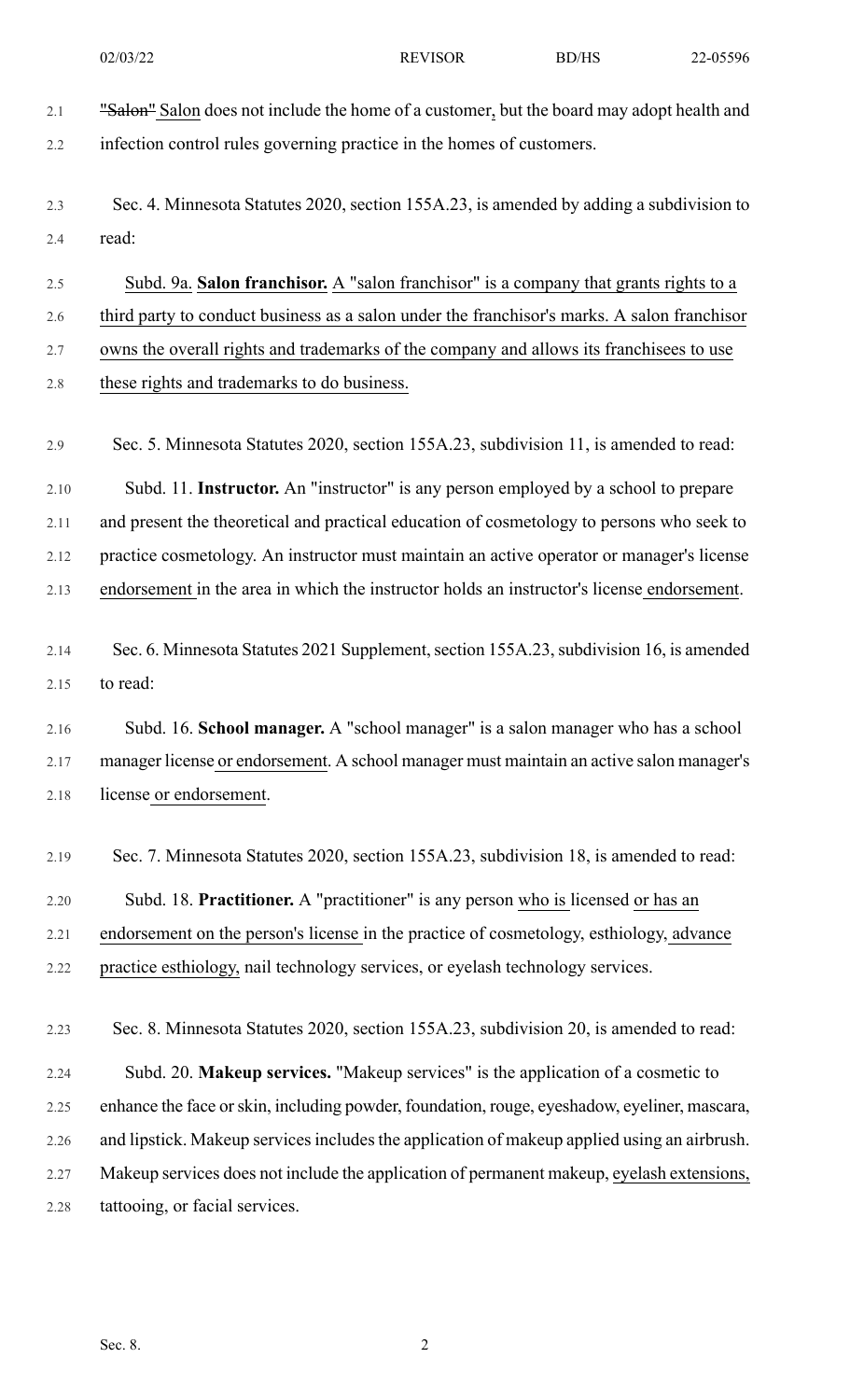| 3.1  | Sec. 9. Minnesota Statutes 2020, section 155A.23, is amended by adding a subdivision to           |
|------|---------------------------------------------------------------------------------------------------|
| 3.2  | read:                                                                                             |
| 3.3  | Subd. 21. Professional association. A "professional association" is a member-based                |
| 3.4  | nonprofit corporation organized under chapter 317A that: (1) is managed by an annually            |
| 3.5  | elected board of directors composed of its membership; and (2) brings together individuals        |
| 3.6  | with a common interest in cosmetology.                                                            |
| 3.7  | Sec. 10. Minnesota Statutes 2020, section 155A.25, subdivision 1a, is amended to read:            |
| 3.8  | Subd. 1a. Schedule. (a) The schedule for fees and penalties is as provided in this                |
| 3.9  | subdivision.                                                                                      |
| 3.10 | (b) Three-year license fees are as follows:                                                       |
| 3.11 | (1) \$195 initial practitioner, license as a cosmetologist; initial practitioner license as an    |
| 3.12 | individual esthetician, advanced practice esthetician, nail technician, or eyelash technician;    |
| 3.13 | initial license as a salon or school manager,; or initial instructor license, divided as follows: |
| 3.14 | (i) \$155 for each initial license; and                                                           |
| 3.15 | (ii) \$40 for each initial license application fee;                                               |
| 3.16 | (2) \$115 for renewal of the initial practitioner or manager license, regardless of possessing    |
| 3.17 | any other additional individual licenses, divided as follows:                                     |
| 3.18 | (i) $$100$ for each renewal a renewed license with a single endorsement; and                      |
| 3.19 | (ii) \$15 for each a renewal application fee; and                                                 |
| 3.20 | (iii) subject to imposing any applicable endorsement fee in clause (3) for each additional        |
| 3.21 | active license held;                                                                              |
| 3.22 | (3) \$145 renewal of manager or instructor license, divided as follows:                           |
| 3.23 | (i) \$130 for each renewal license; and                                                           |
| 3.24 | (ii) \$15 for each renewal application fee;                                                       |
| 3.25 | (3) \$25 endorsement fee added to the renewed license for each additional active individual       |
| 3.26 | license type held and printed as an endorsement on the renewed license. An endorsement            |
| 3.27 | shall replace all additional active individual licenses held by the licensee and the expiration   |
| 3.28 | dates of those additional active individual licenses. A manager endorsement must include          |
| 3.29 | a practitioner endorsement. An endorsement is available in the following categories:              |
| 3.30 | cosmetologist;                                                                                    |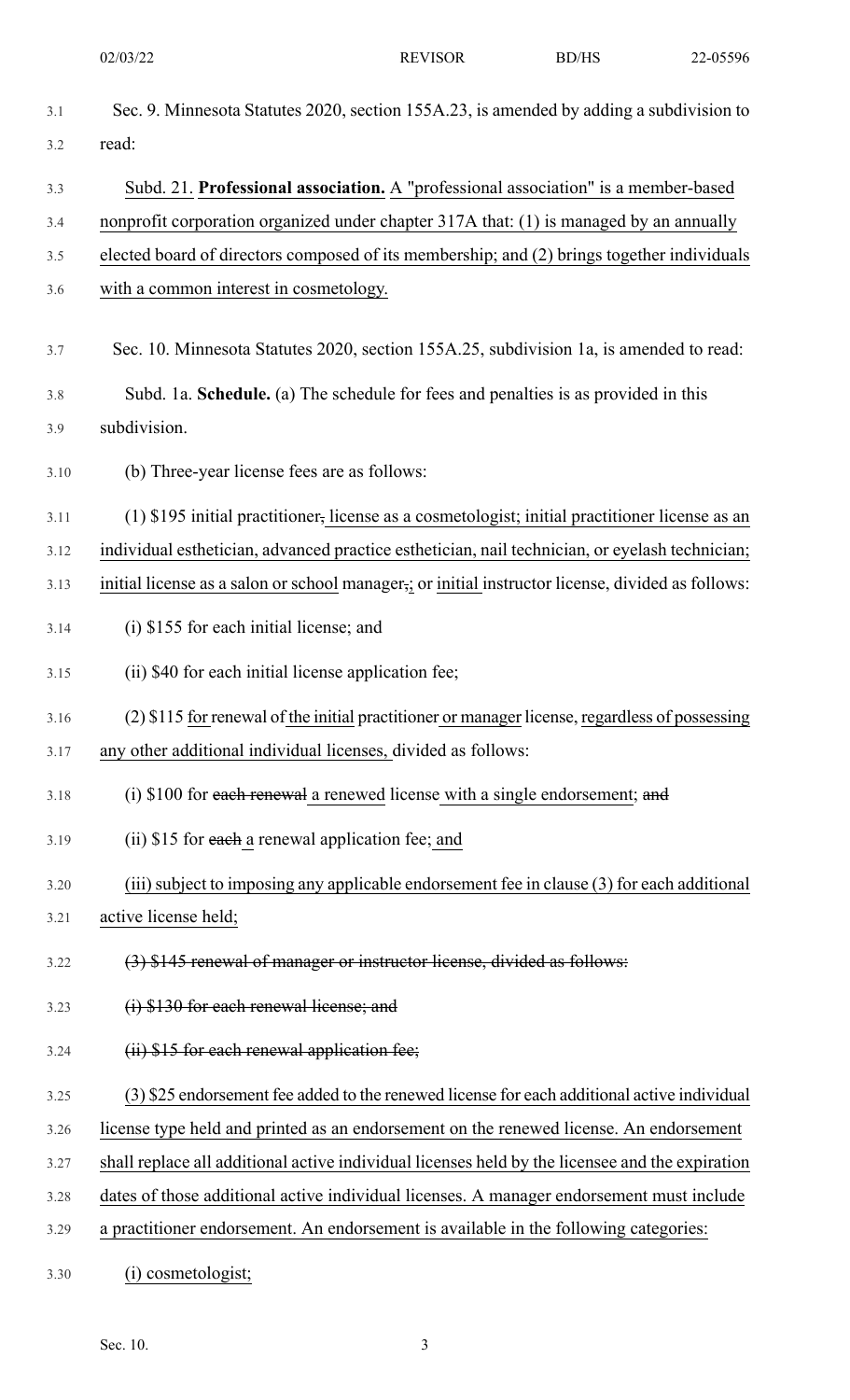| 4.1  | (ii) esthetician;                                                                           |
|------|---------------------------------------------------------------------------------------------|
| 4.2  | (iii) advanced practice esthetician;                                                        |
| 4.3  | (iv) nail technician;                                                                       |
| 4.4  | (v) eyelash technician;                                                                     |
| 4.5  | (vi) salon manager;                                                                         |
| 4.6  | (vii) school manager; and                                                                   |
| 4.7  | (viii) instructor;                                                                          |
| 4.8  | (4) \$350 initial salon license, divided as follows:                                        |
| 4.9  | (i) \$250 for each initial license; and that includes declared salon service offerings with |
| 4.10 | the following endorsement categories printed on the license as applicable:                  |
| 4.11 | (A) cosmetology;                                                                            |
| 4.12 | (B) esthetics;                                                                              |
| 4.13 | (C) advanced practice esthetics;                                                            |
| 4.14 | (D) nail services;                                                                          |
| 4.15 | (E) eyelash services;                                                                       |
| 4.16 | (F) exempted services; and                                                                  |
| 4.17 | (ii) \$100 for each initial license application fee;                                        |
| 4.18 | (5) \$225 renewal of salon license, divided as follows:                                     |
| 4.19 | (i) $$175$ for each renewal; and                                                            |
| 4.20 | (ii) \$50 for each renewal application fee; and                                             |
| 4.21 | (iii) no additional fee for declared service offerings listed in clause (4) and printed on  |
| 4.22 | the license as endorsement categories;                                                      |
| 4.23 | (6) \$4,000 initial school license, divided as follows:                                     |
| 4.24 | (i) \$3,000 for each initial license; and                                                   |
| 4.25 | (ii) \$1,000 for each initial license application fee; and                                  |
| 4.26 | (7) \$2,500 renewal of school license, divided as follows:                                  |
| 4.27 | (i) $$2,000$ for each renewal a renewed license; and                                        |
| 4.28 | (ii) \$500 for each renewal application fee.                                                |

Sec. 10. 4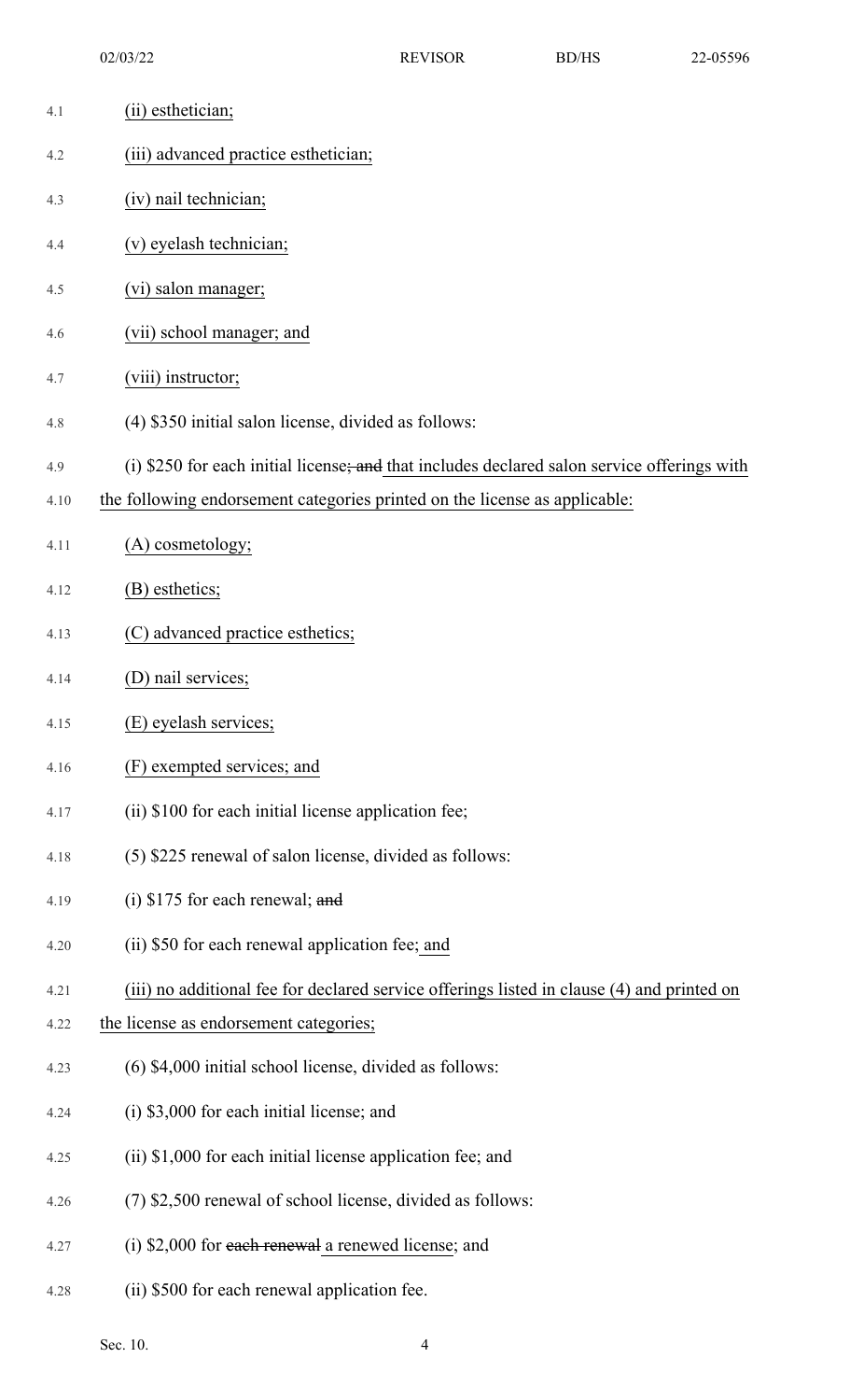02/03/22 REVISOR BD/HS 22-05596

| 5.1  | (c) Penalties may be assessed in amounts up to the following:                               |
|------|---------------------------------------------------------------------------------------------|
| 5.2  | $(1)$ reinspection fee, \$150;                                                              |
| 5.3  | (2) manager and owner with expired practitioner found on inspection, \$150 each;            |
| 5.4  | (3) expired practitioner or instructor found on inspection, \$200;                          |
| 5.5  | $(4)$ expired salon found on inspection, \$500;                                             |
| 5.6  | $(5)$ expired school found on inspection, \$1,000;                                          |
| 5.7  | (6) failure to display current license, \$100;                                              |
| 5.8  | (7) failure to dispose of single-use equipment, implements, or materials as provided        |
| 5.9  | under section 155A.355, subdivision 1, \$500;                                               |
| 5.10 | (8) use of prohibited razor-type callus shavers, rasps, or graters under section 155A.355,  |
| 5.11 | subdivision 2, \$500;                                                                       |
| 5.12 | (9) performing nail or cosmetology services in esthetician salon, or performing esthetician |
| 5.13 | or cosmetology services in a nail salon offering and providing any regulated service for    |
| 5.14 | compensation without a practitioner license endorsement, \$500;                             |
| 5.15 | (10) owner and manager allowing an operator to work as an independent contractor,           |
| 5.16 | \$200 offering and providing any exempted service for compensation under section 155A.27,   |
| 5.17 | subdivision 9, paragraph (c), without board registration, \$500;                            |
| 5.18 | $(11)$ operator working as an independent contractor, \$100 offering and providing any      |
| 5.19 | regulated service for compensation without a salon license endorsement, \$500;              |
| 5.20 | $(12)$ refusal or failure to cooperate with an inspection, \$500;                           |
| 5.21 | (13) practitioner late renewal fee, \$45; and                                               |
| 5.22 | (14) salon or school late renewal fee, \$50.                                                |
| 5.23 | (d) Administrative fees are as follows:                                                     |
| 5.24 | (1) homebound service permit, \$50 three-year fee;                                          |
| 5.25 | $(2)$ name change, \$20;                                                                    |
| 5.26 | (3) certification of licensure, \$30 each;                                                  |
| 5.27 | $(4)$ duplicate license, \$20;                                                              |
| 5.28 | (5) special event permit, $$75$ per year \$50 three-year fee;                               |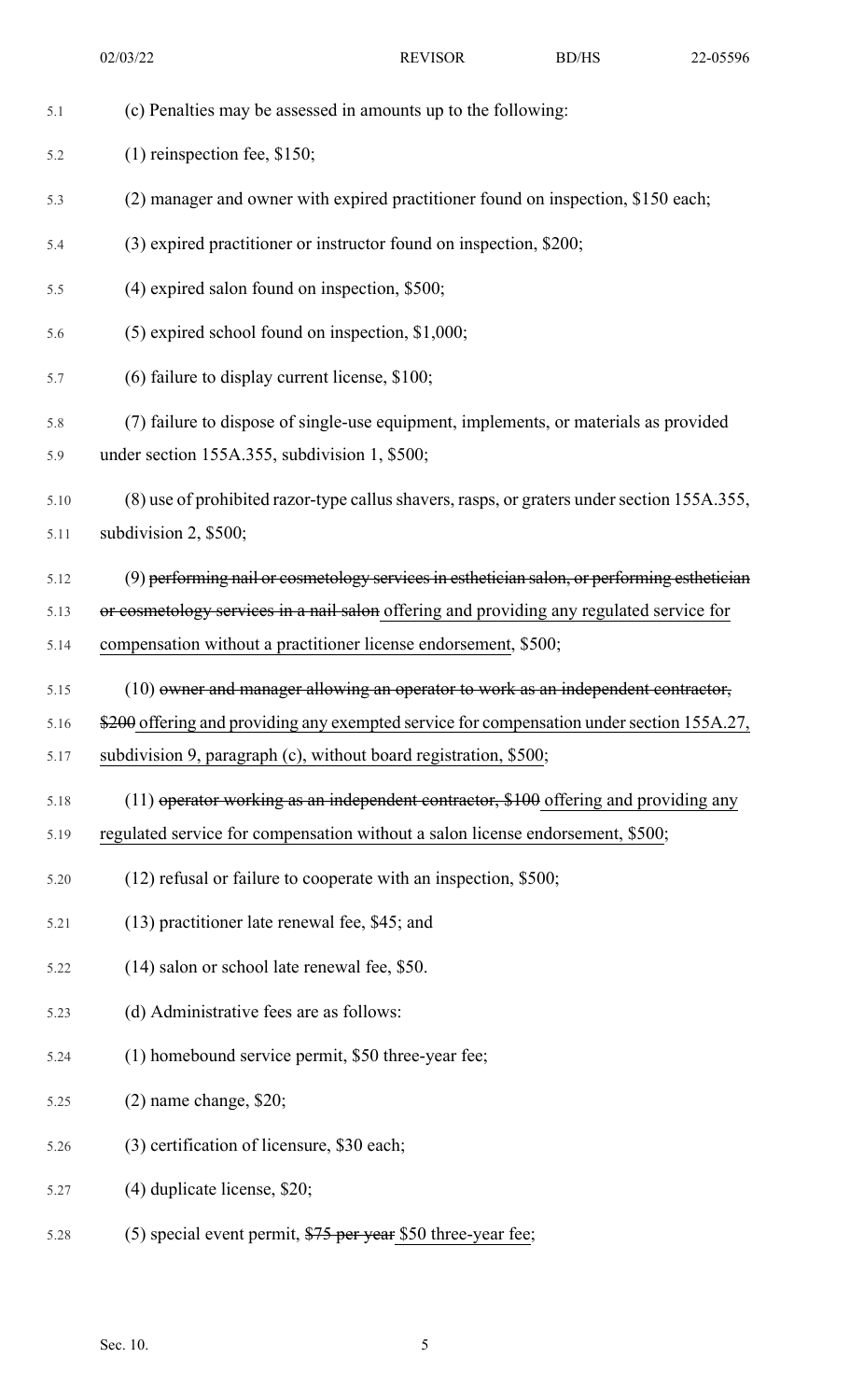6.1 (6) \$100 \$50 for each temporary military license for a cosmetologist, nail technician,

6.2 esthetician, or advanced practice esthetician one-year fee;

6.3 (7) expedited initial individual license, \$150;

6.4 (8) expedited initial salon license, \$300;

- 6.5 (9) instructor continuing education provider approval, \$150 each year; and
- 6.6 (10) practitioner continuing education provider approval, \$150 each year.;
- 6.7 (11) exempt-services individual registration, \$75 three-year fee; and
- 6.8 (12) amending a current salon license endorsement, \$20.
- 6.9 **EFFECTIVE DATE.** This section is effective July 1, 2022.

6.10 Sec. 11. Minnesota Statutes 2020, section 155A.25, subdivision 3, is amended to read:

6.11 Subd. 3. **Other Additional licenses and endorsements.** A An individual licensee who 6.12 applies for licensing in a second or subsequent category shall pay the full initial license fee 6.13 and initial application fee for the second or subsequent category of an initial license. Upon 6.14 the licensee's successful application for a second or subsequent license, the board shall issue 6.15 a new single license to the licensee with the updated endorsement printed on the license 6.16 that reflects the new license category and all other individual active licenses that the licensee 6.17 holds at that time or reissue an existing single license with endorsements printed on the 6.18 license that includes the new endorsement. The new single license shall supersede and 6.19 replace all other individual licenses that the licensee holds and shall supersede and replace 6.20 existing active single license with endorsements that the licensee holds. The expiration date 6.21 is the earliest renewal date of any preexisting active individual license held by the licensee. 6.22 Otherwise, the expiration date is the renewal date of a preexisting active single license with 6.23 an endorsement held by the licensee. 6.24 **EFFECTIVE DATE.** This section is effective July 1, 2022.

6.25 Sec. 12. Minnesota Statutes 2020, section 155A.27, subdivision 1, is amended to read: 6.26 Subdivision 1. **Licensing.** A person must hold an individual license or a license with 6.27 specific endorsements to practice in the state as a cosmetologist, esthetician, nail technician, 6.28 eyelash technician, advanced practice esthetician, salon manager, school manager, or 6.29 instructor.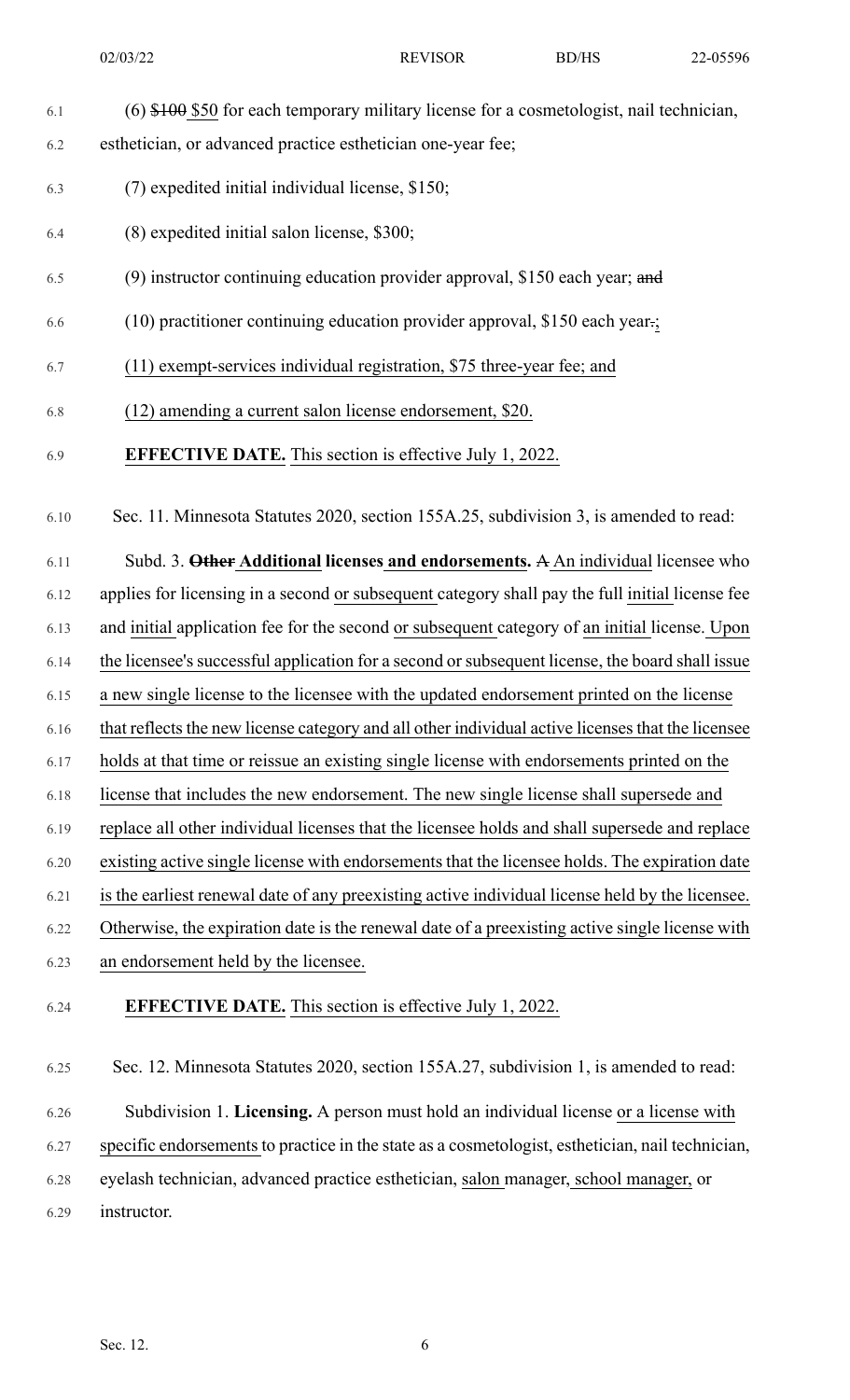- 7.1 Sec. 13. Minnesota Statutes 2020, section 155A.27, subdivision 2, is amended to read: 7.2 Subd. 2. **Qualifications.** Qualifications for licensing and receiving an endorsement in
- 7.3 each classification shall be determined by the board and established by rule, and shall include 7.4 educational and experiential prerequisites. The rulesshall require a demonstrated knowledge 7.5 of procedures necessary to protect the health and safety of the practitioner and the consumer 7.6 of cosmetology services, including but not limited to infection control, use of implements, 7.7 apparatuses and other appliances, and the use of chemicals.
- 7.8 Sec. 14. Minnesota Statutes 2020, section 155A.27, subdivision 6, is amended to read:

7.9 Subd. 6. **Duration of license.** Licensing in each classification shall be for a period of 7.10 three years, unless subject to revision under section 155A.25, subdivisions 1a, paragraph 7.11 (b); and 3.

7.12 Sec. 15. Minnesota Statutes 2020, section 155A.27, subdivision 9, is amended to read:

7.13 Subd. 9. **Exemptions.** (a) Persons licensed to provide cosmetology services in other 7.14 states visiting this state for cosmetology demonstrations shall be exempted from the licensing 7.15 provisions of sections 155A.21 to 155A.36 if services to consumers are in the physical 7.16 presence of a licensed cosmetologist.

7.17 (b) A person who performs threading shall be exempt from the licensing provisions of 7.18 sections 155A.21 to 155A.36.

7.19 (c) A person who performs only hairstyling and makeup services shall be exempt from 7.20 the licensing provisions of sections 155A.21 to 155A.36 if the person has completed a 7.21 four-hour course in health, safety, and infection-control matters and state law online or in 7.22 person under section 155A.271, subdivision 1, paragraph (a), from a board-approved 7.23 continuing education provider, and carries proof of completion of the course a valid 7.24 exempt-services registration when providing these services. The person must obtain an 7.25 exempt-services registration from the board and provide a certificate of continued 7.26 professional liability insurance coverage of at least \$25,000 for each claim and \$50,000 7.27 total coverage for the term of the registration. The person must carry a first aid kit that meets 7.28 the requirements of Minnesota Rules, part 2105.0370, item A. 7.29 (d) On the board's website, the board shall post a current list with the name of each 7.30 person who possesses an exempt-services registration and the expiration date of the person's

7.31 exempt-services registration.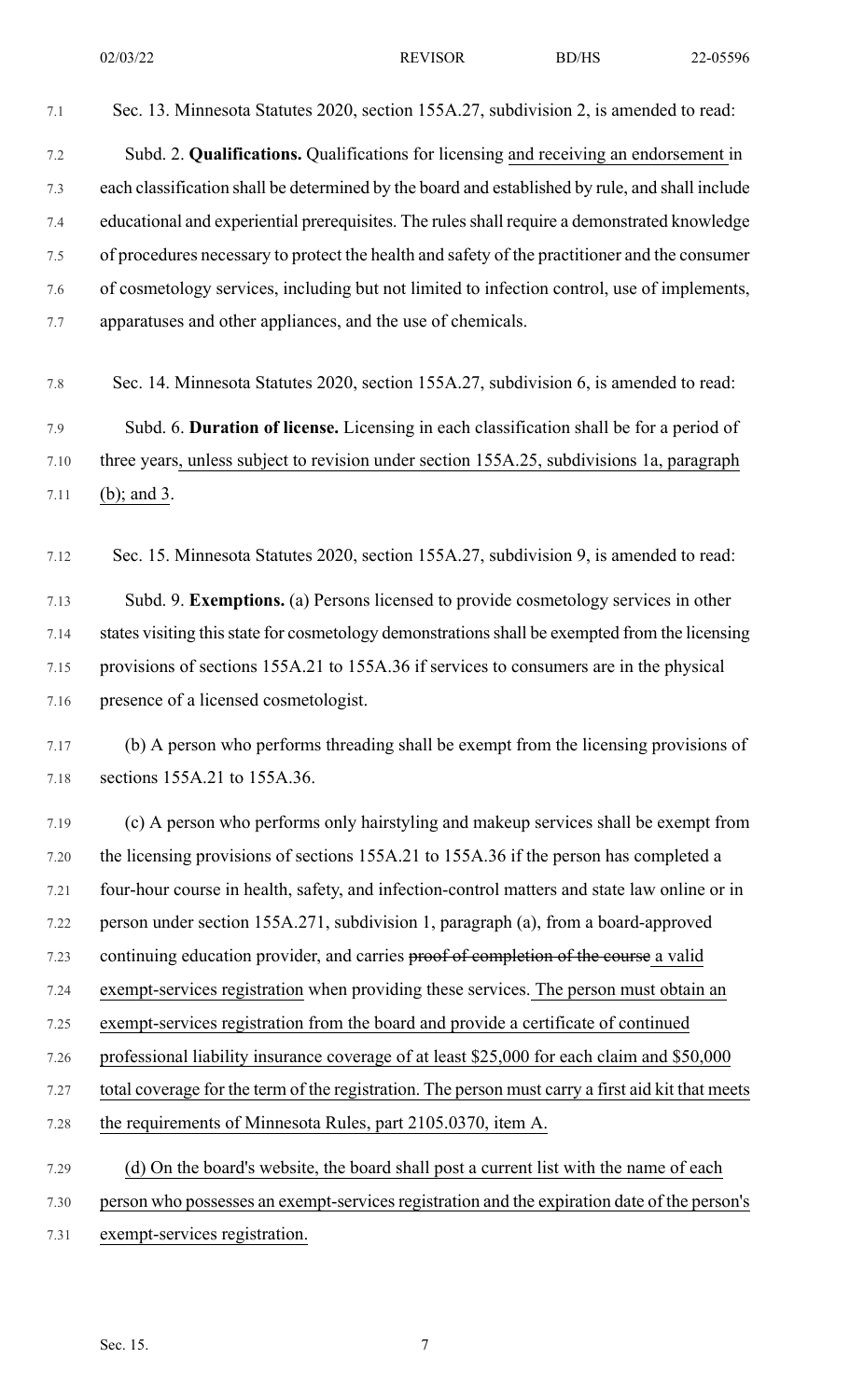02/03/22 REVISOR BD/HS 22-05596

## 8.1 Sec. 16. Minnesota Statutes 2020, section 155A.271, is amended to read:

### 8.2 **155A.271 CONTINUING EDUCATION REQUIREMENTS.**

8.3 Subdivision 1. **Continuing education requirements.** (a) To qualify for license renewal 8.4 under this chapter as an individual cosmetologist, nail technician, esthetician, advanced 8.5 practice esthetician, eyelash technician, or salon manager, the applicant must complete four 8.6 hours of continuing education credits from a board-approved continuing education provider 8.7 during the three years prior to the applicant's renewal date. One credit hour of the requirement 8.8 must include instruction pertaining to state laws and rules governing the practice of 8.9 cosmetology. Three credit hours must include instruction pertaining to health, safety, and 8.10 infection control matters consistent with the United States Department of Labor's 8.11 Occupational Safety and Health Administration standards applicable to the practice of 8.12 cosmetology, or other applicable federal health, infection control, and safety standards, and 8.13 must be regularly updated so as to incorporate newly developed standards and accepted 8.14 professional best practices. Credit hours earned are valid for three years and may be applied 8.15 simultaneously to all individual licenses held by a licensee under this chapter. This 8.16 requirement applies to initial and renewed exempt-services registrants under section 155A.27, 8.17 subdivision 9, paragraph (c).

8.18 (b) Effective August 1, 2017, In addition to the hours of continuing education credits 8.19 required under paragraph (a), to qualify for license renewal under this chapter as an individual 8.20 cosmetologist, nail technician, esthetician, advanced practice esthetician, or salon manager, 8.21 the applicant must also complete a four credit hour continuing education course from a 8.22 board-approved continuing education provider based on any of the following within the 8.23 licensee's scope of practice:

- 8.24 (1) product chemistry and chemical interaction;
- 8.25 (2) proper use and maintenance of machines and instruments;
- 8.26 (3) business management, professional ethics, and human relations; or
- 8.27 (4) techniques relevant to the type of license held.

8.28 Credits are valid for three years and must be completed with a board-approved provider of 8.29 continuing education during the three years prior to the applicant's renewal date and may

8.30 be applied simultaneously to other individual licenses or license endorsements held as

- 8.31 applicable, except that credits completed under this paragraph must not duplicate credits
- 8.32 completed under paragraph (a).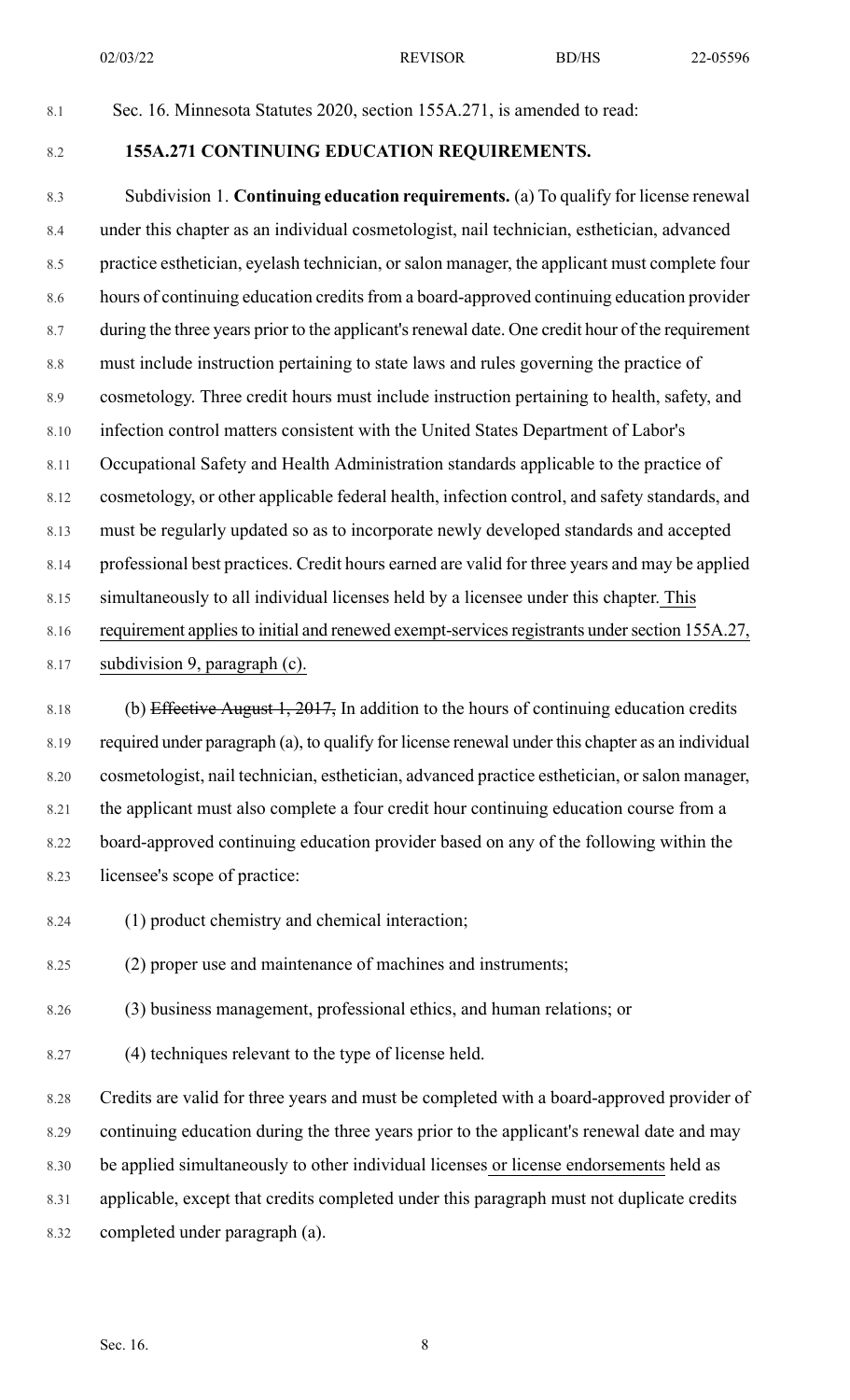02/03/22 REVISOR BD/HS 22-05596

- 9.1 (c) Paragraphs (a) and (b) do not apply to an instructor license, a school manager license, 9.2 or an inactive license. 9.3 (d) Paragraph (a) applies to any person who is subject to section 155A.27, subdivision 9.4 9, paragraph (c), upon the person'sinitial registration and subsequent renewal with the board. 9.5 (e) To fulfill continuing education requirements under Minnesota Rules, parts 2105.0186, 9.6 subpart 3, and 2105.0200, subpart 2a, a cosmetology instructor must complete 20 hours in 9.7 teaching methodology and 20 hours in clinical practice in the instructor's licensed field prior 9.8 to license renewal. 9.9 Subd. 1a. **Productsales or marketing prohibited.** The marketing orsale of any product 9.10 is prohibited during a continuing education class receiving credit under subdivision 1. 9.11 Subd. 2. **Continuing education providers.** (a) Only a board-licensed school of 9.12 cosmetology, a postsecondary institution as defined in section 136A.103, paragraph (a), or 9.13 a board-recognized professional association organized under chapter 317A that is domiciled 9.14 in the state of Minnesota and provides proof of Internal Revenue Service tax form 990 9.15 compliance that is not more than one year old may be approved by the board to offer 9.16 continuing education instruction for credit under subdivision 1, paragraph (a). Continuing 9.17 education under subdivision 1, paragraph paragraphs (b) and (e), may be offered upon 9.18 approval by a: 9.19 (1) board-licensed school of cosmetology; 9.20 (2) board-recognized professional association organized under chapter 317A; or that is 9.21 eligible as a provider under paragraph (a); 9.22 (3) board-licensed salon.; or 9.23 (4) board-recognized salon franchisor that is domiciled in the state of Minnesota for the 9.24 salon franchisor's employees and franchisee employees. 9.25 An approved Only a board-recognized school or, board-recognized professional 9.26 association, or board-recognized salon franchisor that the board has approved as a provider 9.27 may offer web-based continuing education instruction to achieve maximum involvement 9.28 of licensees. The board shall have unrestricted access to viewing any web-based class. 9.29 Continuing education providers are encouraged to offer classes available in foreign language
- 9.30 formats.
- 9.31 (b) Board approval of any continuing education provider is valid for one calendar year 9.32 and is contingent upon submission and preapproval of the lesson plan or plans with that 9.33 outline learning objectives for the class to be offered and the payment of the application fee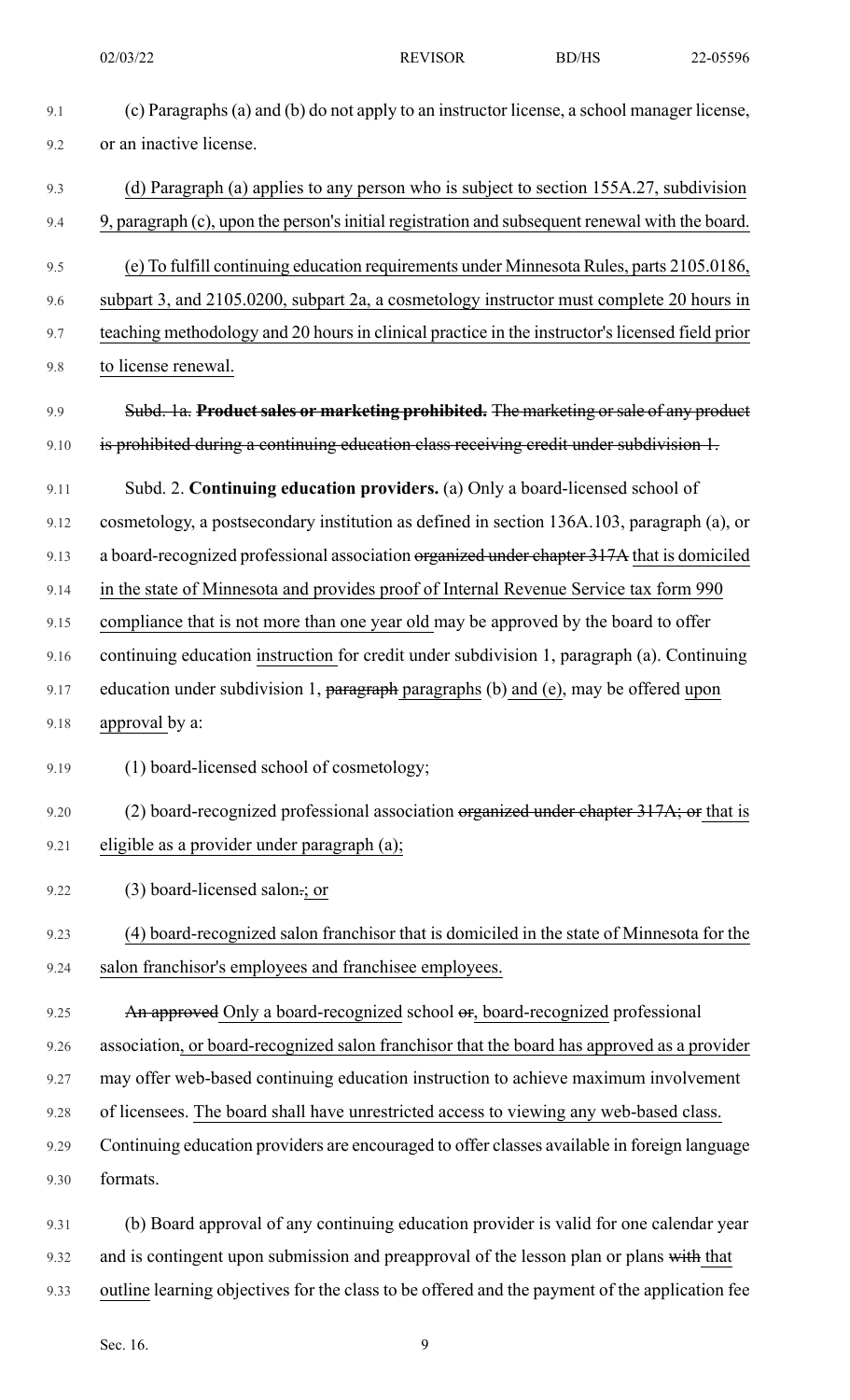10.1 in section 155A.25, subdivision 1a, paragraph (d), clause (10). The board shall maintain a

10.2 current list of approved providers and courses on the board's website. The board may revoke

10.3 the authorization of a continuing education provider at any time for just cause and for failing 10.4 to comply with this section. The board may must demand return the immediate surrender 10.5 of documents required from the provider under subdivision 3 if the board revokes the 10.6 provider's authorization. 10.7 (c) A provider who no longer offers continuing education instruction must comply with 10.8 subdivision 3. 10.9 (d) The promotion or sale of any cosmetology-related product is prohibited during a 10.10 continuing education class offering credit under subdivisions 1 and 2, although specific 10.11 products may be used only for demonstration purposes. 10.12 (e) A provider shall not be a distributor or manufacturer of cosmetology products as the 10.13 provider's primary business. 10.14 Subd. 3. **Proof of credits.** (a) The continuing education providershall provide to licensees 10.15 with documentation establishing completion of the class. Licensees shall retain proof of 10.16 their continuing education credits for one year beyond the credit's expiration. The continuing 10.17 education provider shall retain documentation of all licensees completing a class and the 10.18 licensee's credit hours awarded by them for five years. 10.19 (b) If a provider no longer offers continuing education instruction, the provider or a 10.20 custodian of records must retain records as required by this subdivision at the provider's 10.21 cost. The custodian of records must be an existing continuing education provider and 10.22 registered with the board on the provider's behalf for audit purposes. 10.23 Subd. 4. **Audit.** The board shall must conduct random audits of active licensees and 10.24 continuing education providers to ensure compliance with the requirements of this section. 10.25 To initiate an audit of an active licensee, the board shall must notify an active licensee the 10.26 individual of the audit and request proof of credits earned during a specified period. The 10.27 licensee must provide the requested proof to the board within 30 days of an audit notice. 10.28 The board may must request that a the continuing education provider, or the provider's 10.29 custodian of records, verify a licensee's credits. The provider, or the provider's custodian 10.30 of records, must furnish verification, or a written statement that the credits are not verified, 10.31 within 15 days of the board's request for verification. If the board determines that a licensee 10.32 has failed to provide proof of necessary credits earned during the specified time, the board 10.33 may revoke the individual's license and may deem the individual an expired practitioner 10.34 subject to penalty under section 155A.25 or 155A.36. The board staff shall must have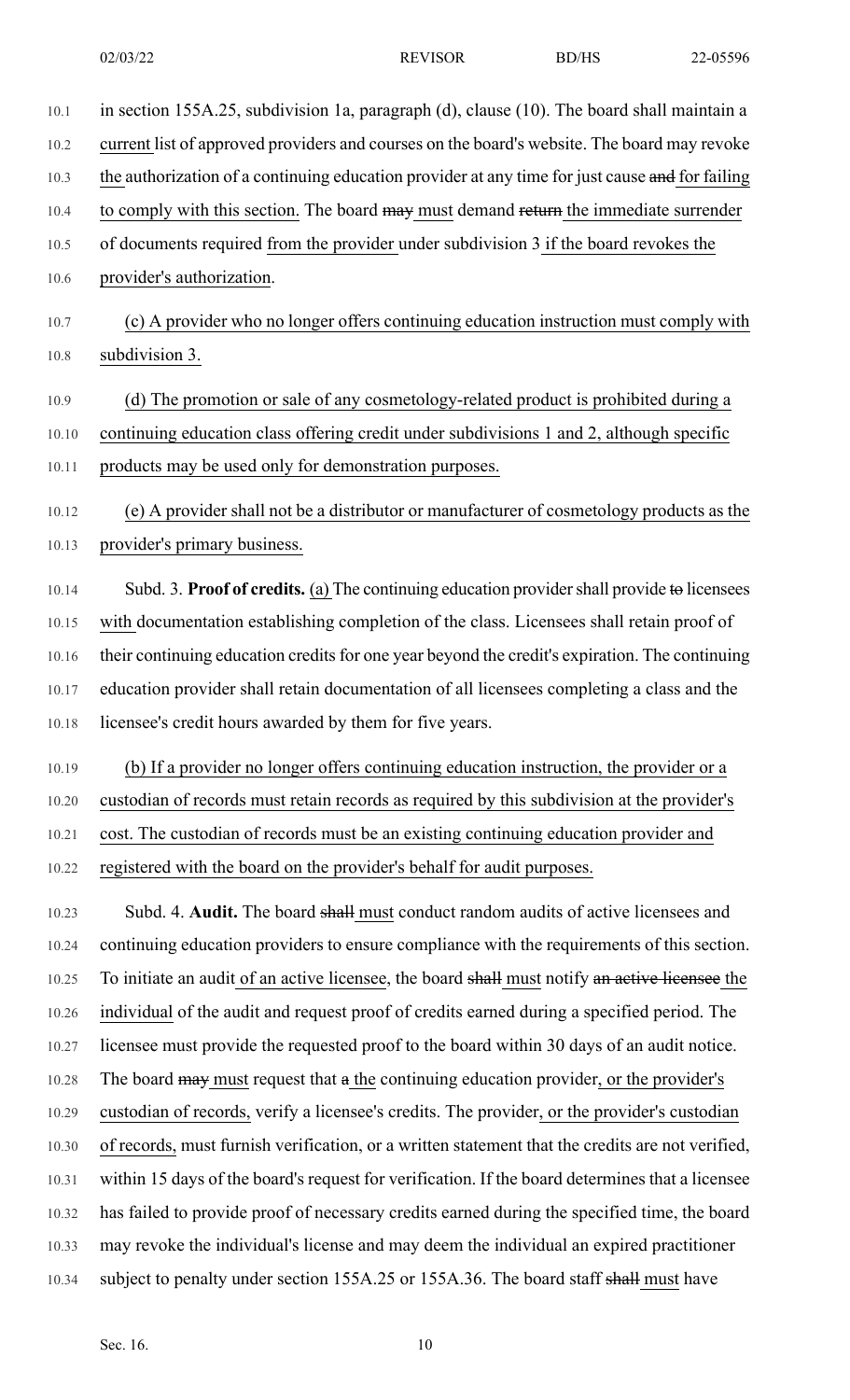11.1 unrestricted free access to any provider's class offerings to verify adherence to the provider's

11.3 Sec. 17. Minnesota Statutes 2020, section 155A.275, subdivision 2, is amended to read:

11.2 approved lesson plan and overall compliance with this chapter.

11.4 Subd. 2. **Special event services permit.** (a) No person shall perform special event 11.5 services without first obtaining and carrying a valid special event services permit from the 11.6 board. To be eligible for a special event services permit, a person must have a valid manager's 11.7 practitioner's license issued by the board under the authority of section 155A.27.

11.8 (b) An individual A practitioner applying for a special event services permit must submit 11.9 to the board, on a form approved by the board, an application for a special event services 11.10 permit. A practitioner must provide a certificate of continued professional liability insurance 11.11 coverage of at least \$25,000 for each claim and \$50,000 total coverage for the term of the 11.12 special event services permit.

11.13 (c) An individual A practitioner providing services under a special event services permit 11.14 may only perform services within the individual's practitioner's specific field of licensure 11.15 and as defined by the permit. A practitioner providing services under a special event services 11.16 permit must carry a first aid kit that meets the requirements of Minnesota Rules, part 11.17 2105.0370, item A. The services provided that a practitioner provides pursuant to the a 11.18 special event services permit must comply with the requirements of this chapter and all 11.19 federal, state, and local laws.

11.20 (d) On the board's website, the board shall update the name of each practitioner who 11.21 possesses a special event services permit and the expiration date of the practitioner's special 11.22 event services permit.

11.23 Sec. 18. Minnesota Statutes 2020, section 155A.29, subdivision 1, is amended to read: 11.24 Subdivision 1. **Licensing.** A person must not offer or provide regulated cosmetology 11.25 services for compensation unless the services are provided by a licensee in a licensed salon 11.26 or as otherwise provided in this section. Each salon must be licensed with proper service 11.27 endorsements as a cosmetology salon, a nail salon, esthetician salon, advanced practice 11.28 esthetician salon, or eyelash extension salon. A salon may hold more than one type of salon 11.29 license applicable.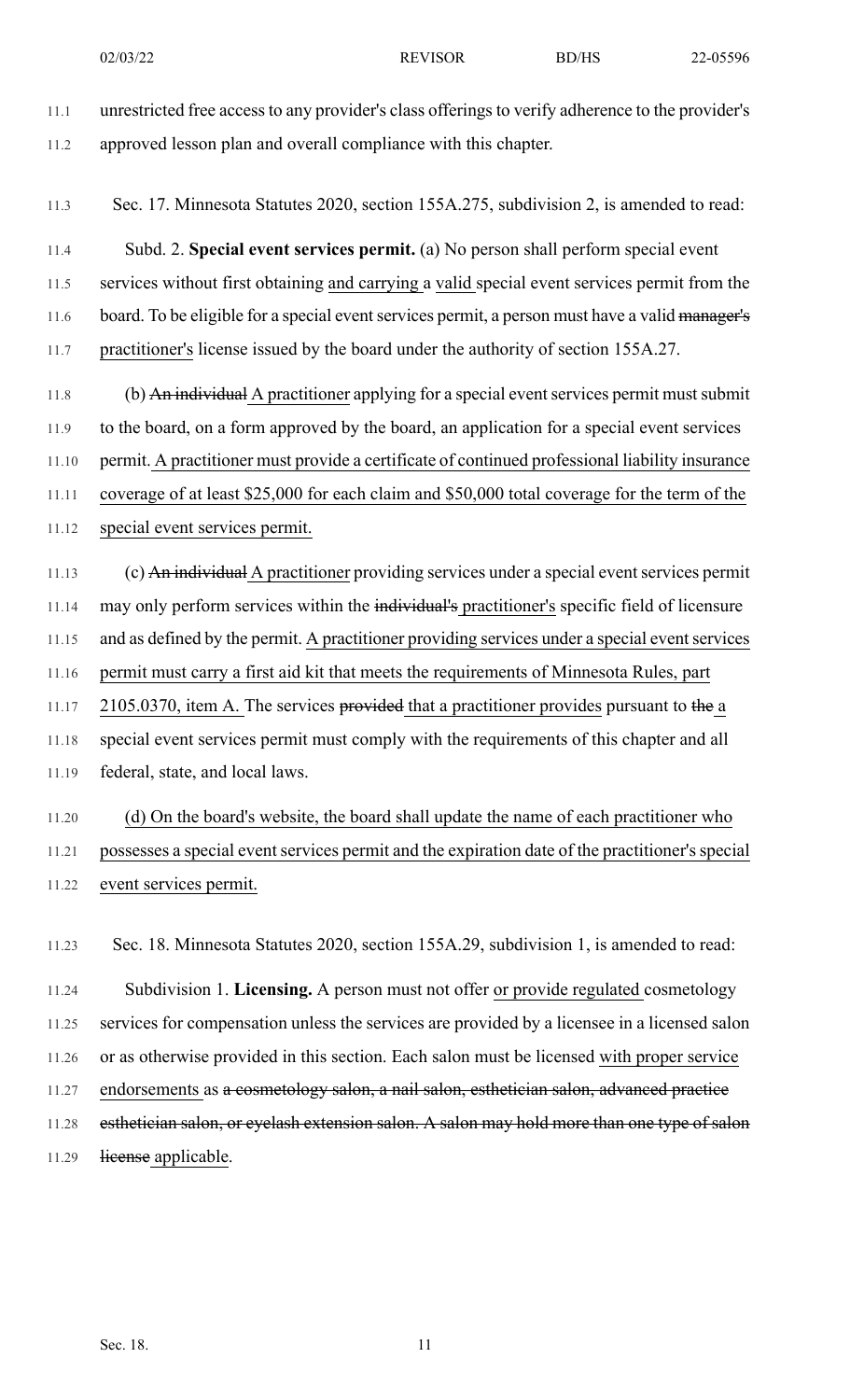02/03/22 REVISOR BD/HS 22-05596

12.1 Sec. 19. Minnesota Statutes 2020, section 155A.31, is amended to read:

#### 12.2 **155A.31 INSPECTIONS.**

12.3 The board is responsible for inspecting licensed salons and, schools licensed pursuant,

12.4 or any unlicensed facilities that are otherwise subject to sections 155A.21 to 155A.36 to

- 12.5 assure compliance with the requirements of sections 155A.21 to 155A.36. The board shall
- 12.6 direct board resources first to the inspection of those licensees who fail to meet the
- 12.7 requirements of law, have indicated that they present a greater risk to the public, or have
- 12.8 otherwise, in the opinion of the board, demonstrated that they require a greater degree of
- 12.9 regulatory attention.
- 12.10 Sec. 20. **REPEALER.**

### 12.11 Minnesota Rules, parts 2105.0360, subpart 6, item D; 2105.0390, item D; and 2105.0410,

- 12.12 subparts 2, items C and D, and 3, item F, are repealed.
- 12.13 **EFFECTIVE DATE.** This section is effective the day following final enactment.